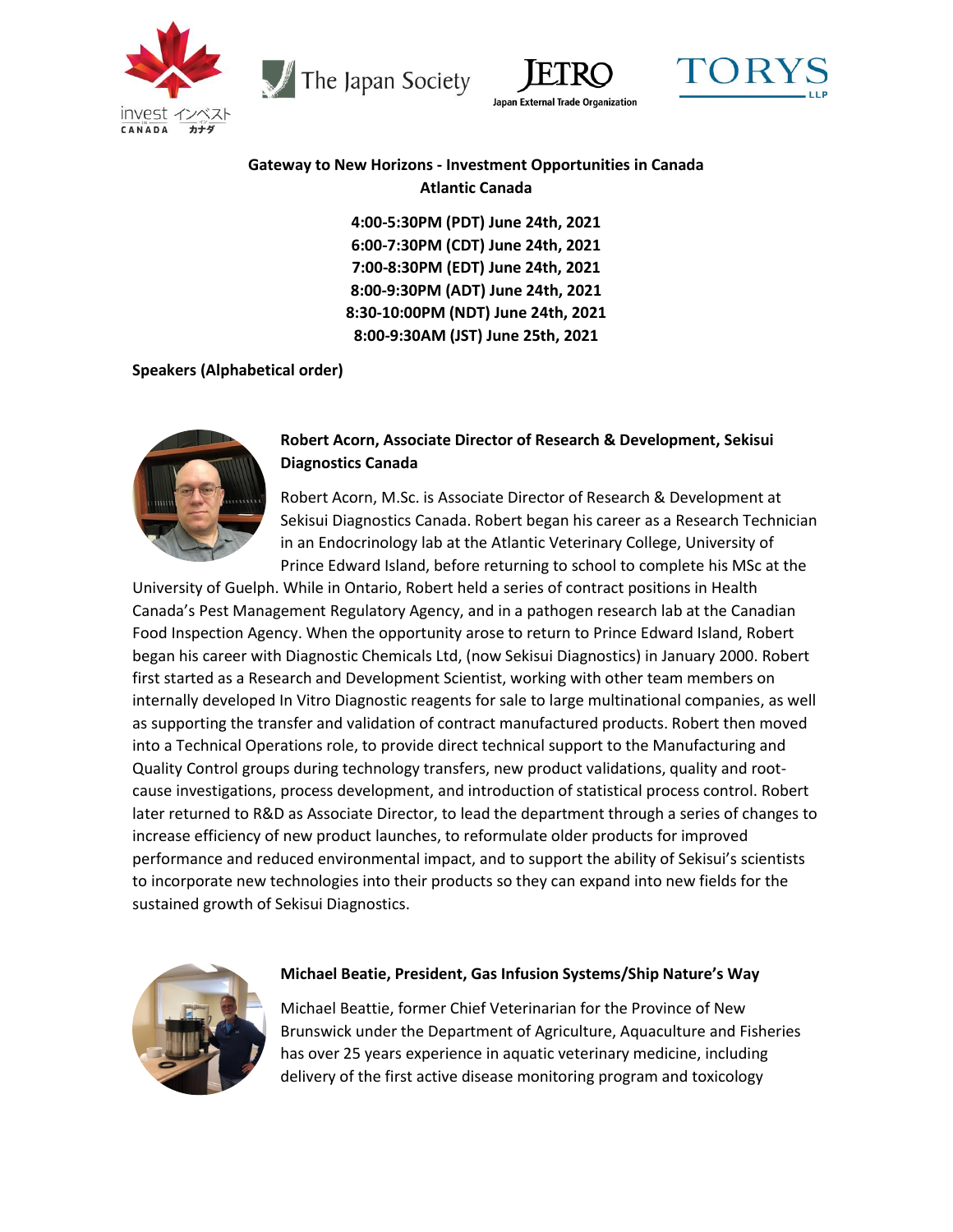

 $\sqrt{\phantom{a}}$  The Japan Society





research in the marine environment. As an advisor to the Minister and Deputy Minister, his advice has been used to formulate new policy and regulations both Provincially and for the Atlantic Canadian region. He has numerous peer reviewed publications and is a frequent speaker at international conferences. As an adjunct professor at UPEI's Atlantic Veterinary College (AVC), he has co-supervised graduate students and lectured undergraduate veterinarians. Dr. Beattie has served on multiple national and international committees regarding fish health and welfare (National Aquatic Animal Health Program), (Eastern Aquatic Veterinary Association) (Chilean Aquaculture Advisory Group), monitoring of drug residue levels (Canadian Food Inspection Agency), food safety (Canadian Science Advisory Secretariat) and biosecurity practices (Center for Aquatic Health Sciences). As part of a team investigating the dispersal/dilution of pesticides in aquaculture, he was awarded the Order of Merit from the Department of Fisheries and Oceans. Post graduation from AVC, he was employed with Nutreco (world's largest fish/terrestrial feed company) as the North American Product Manager, responsible for: marketing, sales, technical advice and R&D programs. As part of an international network, he was also delegated with monitoring/reporting aquatic disease outbreaks world wide. Dr. Beattie obtained his Doctor of Veterinary Medicine degree (1994) at the University of PEI / AVC and was admitted as a Member of the Royal College of Veterinary Surgeons, London England in 1996. Previous to this he completed both a BSc. Honors and MSc. Marine Biology at the University of New Brunswick along with a Marketing Certification from the Norwegian School of Business and completion of the FITT program (Forum for International Trade Training). In his final year at UNB he was elected Student Union President for a 1 year term. He was a partner in CORES Dive Inc., a commercial dive company located in Saint John, NB for 6 years.

Research funding sources/partners include; NSERC, ACRDP (DFO), CSAS, IRAP, NBIF Vouchers and TDF grants through Dept. NBAAF. Dr. Beattie also has an ASOP application submitted to the Ocean Super Cluster Group, valued at \$1.2m. Presently Dr. Beattie is serving as President with GIS Gas Infusion Systems Inc., a company specializing in oxygen infusion for the aquaculture, wild fisheries and hydro-electric fish passage sectors. GIS innovative technology have ongoing research projects involving many institutions; Ocean Frontiers Institute, Aquatron Dalhousie University, Huntsman Marine Science Center, Sterling University, Atlantic Veterinary College and Hariot Watt University. GIS technology is also used in climate change studies, controlling CO2 levels and infusing radioactive isotopes (15N2) into sea water.

Dr. Beattie holds a patent for "artificial lobster bait" and has filed 6 provisional patents surrounding the GIS technology platform with Ridout and Maybee LLP. The latter includes a submission for stripping CO2 from aqueous solutions utilizing a highly specialized 3-D printed plastic disc. Recently Dr. Beattie was awarded the Distinguished Alumnus 2017 from the University of Prince Edward Island (Atlantic Veterinary College).

About Gas Infusion Systems/Ship Nature's Way: Ship Nature's Way (SNW) has combined best-inclass novel solutions for mobile storage and multi-modal live haul of Aquatic animals. SNW is a JV between GIS Gas Infusion Systems and Ocean Perfect. SNW provides patented technology and species-specific SOP's regarding cost effective, humane, extended live haul transport which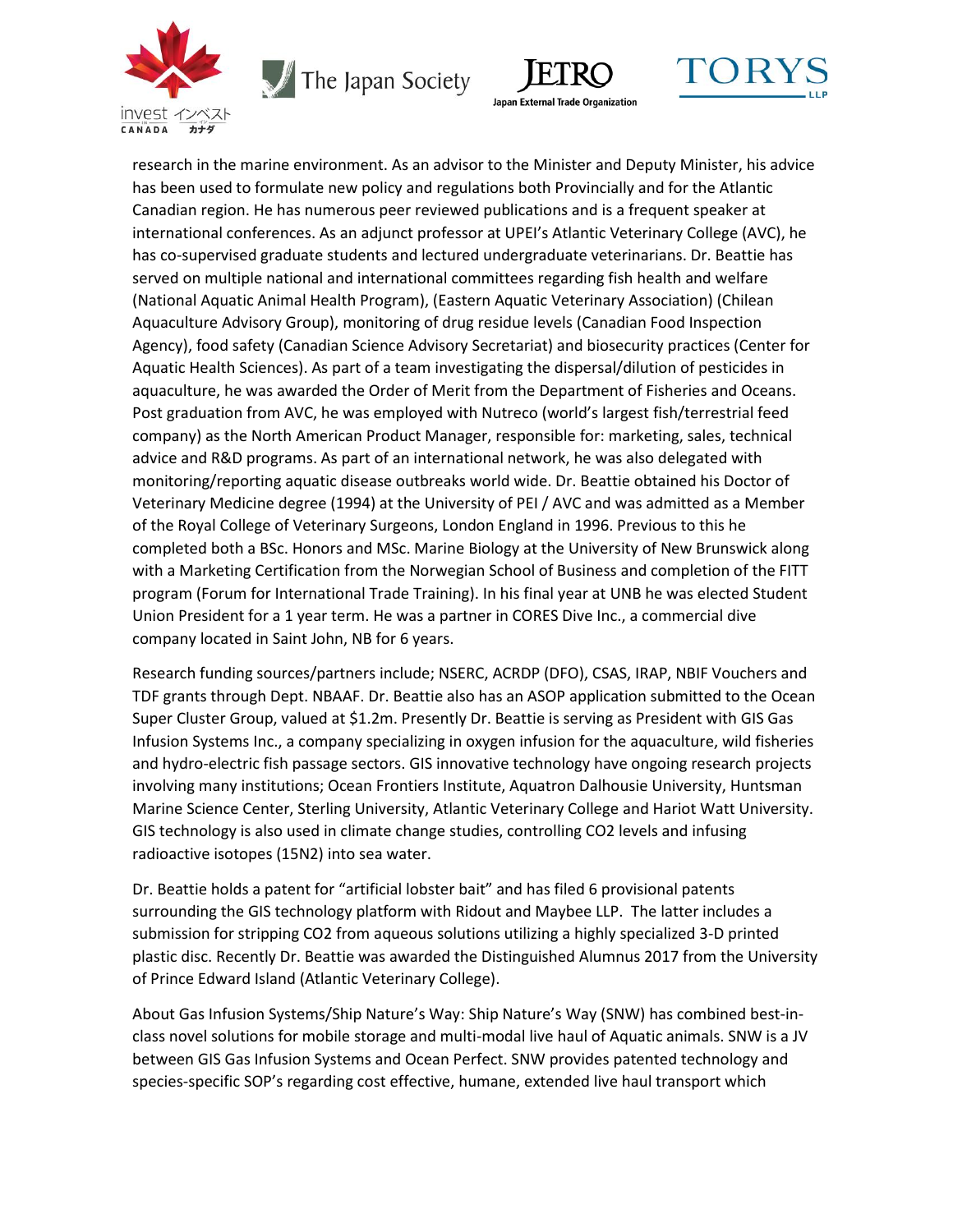

 $\sqrt{\phantom{a}}$  The Japan Society





controls temperature, manages respiratory gases and waste products at maximum stocking densities without negatively impacting meat quality, shrinkage and animal welfare.



# **Don Bell, Partner, Torys**

Don's practice focuses on commercial transactions including mergers and acquisitions and joint ventures. In addition to advising on commercial transactions, Don provides ongoing general business law advice to corporations and financial institutions carrying on business in North America. Don is fluent in Japanese, and worked for several years for a Japanese

electronics manufacturer and a business consulting company, which is reflected in the practical and service-oriented business counsel he provides.



# **Katie Curran, Interim Chief Executive Officer, Invest in Canada**

Effective May 20, 2021, Katie Curran has taken on the role of Interim CEO of Invest in Canada, succeeding inaugural CEO Ian McKay, who was named Canada's Ambassador to Japan. As Interim CEO, she will lead Invest in Canada's efforts to promote, facilitate and accelerate global investments into Canada and will continue in this role until a search for a new CEO is complete.

Ms. Curran previously served as Invest in Canada's Chief Administrative Officer and is a core member of the Invest in Canada leadership team responsible for the successful launch of Invest in Canada. She has been instrumental in building Canada's first federal investment promotion agency (IPA), ensuring Invest in Canada's activities align with its mandate and establishing the foundations for excellence in governance and strong stewardship of resources.

Prior to joining Invest in Canada, Ms. Curran held a range of senior roles in talent consulting and human resource management in both the private and public sector.

Ms. Curran holds an MBA from Telfer School of Management and a B. Com. in Human Resource Management from the University of Ottawa.



## **Joel Halse, Chief Executive Officer, East Coast Innovation**

Joel is a retired Captain from the Canadian Armed Forces where he served as an aerospace engineer. He subsequently spent more than a decade working as a Professional Engineer and hands-on Corporate Engineer in one of the world's top ten aquaculture companies. He is the named inventor on two projects, taking them from product development to commercialization. He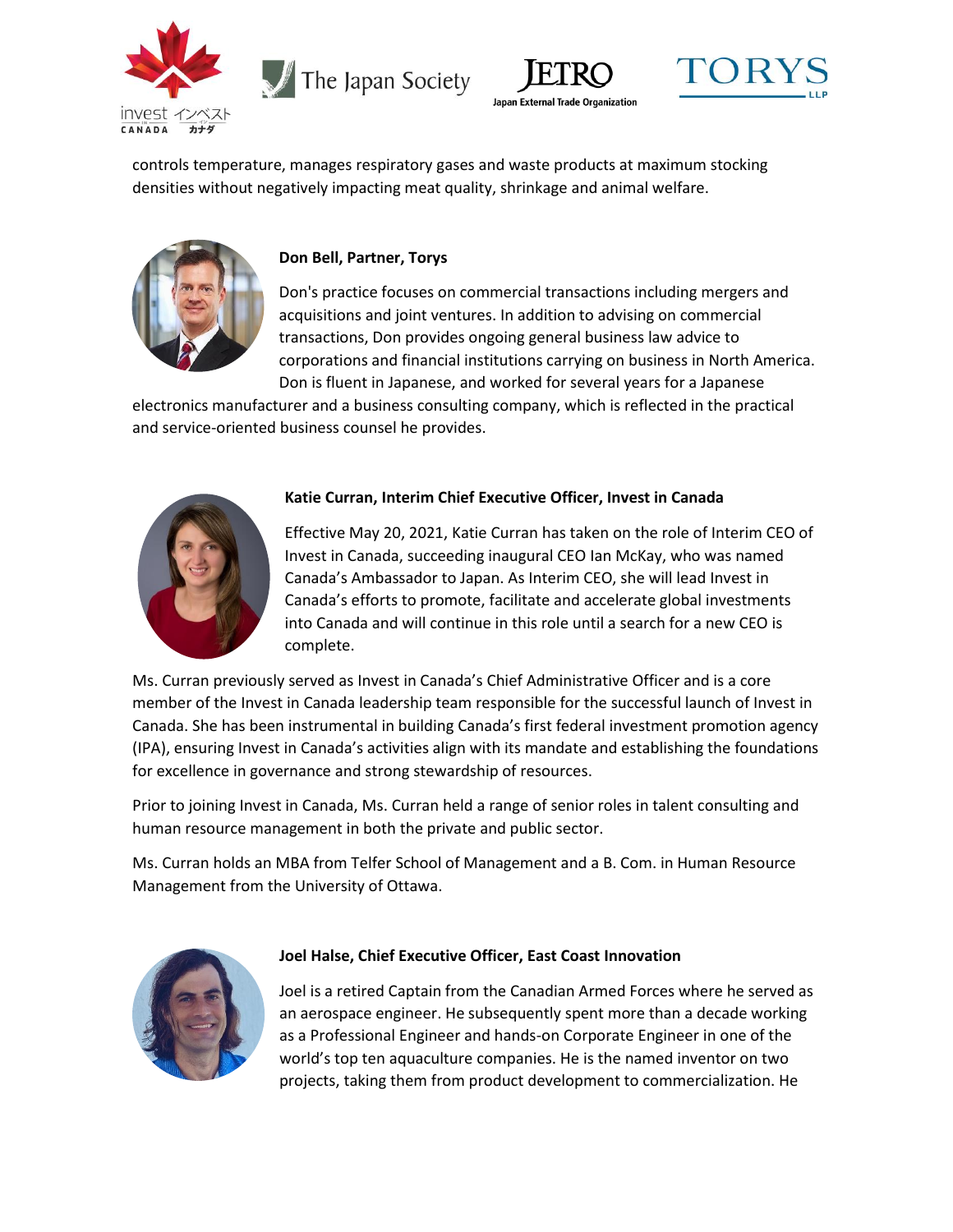

The Japan Society





deployed more than \$100 Million in capital to address business problems through technological solutions in all facets of the aquaculture industry — from freshwater hatcheries, to farm systems, to fish handling, transportation, and production and shipping.

About East Coast Innovation: Development of novel fish transfer technology. ECI works with the sea site and land based salmon farming industry, primarily in the design, manufacturing, installation and commissioning of equipment used within all parts of the industry (farming operations such as feed, lice treatment, fish transfer, and harvest, as well as processing, etc.)



#### **Kendra MacDonald, CEO, Canada's Ocean Supercluster**

Kendra MacDonald is the CEO of Canada's Ocean Supercluster, responsible for driving innovation and digital, sustainable, and inclusive growth in the ocean economy. Together with a team working across six cities in Atlantic Canada, Kendra is focused on changing the culture of doing business in the ocean in Canada from coast-to-coast-to-coast, increasing collaboration across

ocean sectors and Canada's global reach. In recognition of her leadership in building the cluster from the ground up, Kendra was recently named one of Atlantic Canada's Top 50 CEOs by Atlantic Business Magazine. Kendra was previously a Partner in Deloitte's Risk Advisory practice and the Chief Audit Executive of Deloitte Global. Kendra speaks regularly on the topics of innovation, future of work, and disruptive technologies, and also serves on the Board of the Canadian Chamber of Commerce and is the Past-Chair of the Newfoundland and Labrador Association of Technology Industries. Over the course of her career, Kendra has both lived and worked in Ottawa, Montreal, Australia and Hong Kong before moving to St. John's in 2010 where she now resides with her husband and two children.



# **Sheamus MacDonald, Co-Founder and Chief Executive Officer, Sedna Technologies**

Sedna Technologies comes from humble beginnings as both founders are native Nova Scotian's growing up along the coast and have been actively involved in the fishing industry for a number of years. Co- Founder Mr. Sheamus MacDonald is a graduate of the Aquatic Resources Management

program from St. Francis Xavier University followed by a master's degree from Memorial University of Newfoundland in Marine Studies; Fisheries Resource Management. Mr. MacDonald operates as the Chief Executive Officer of Sedna Technologies. Growing in a commercial fishing family, Sheamus has a wide range of expertise in the fishing industry as a commercial fishermen and industry consultant. Sheamus has been fishing commercially for 15 years with his father, off the coast of Nova Scotia. Growing up in a small rural community built with the commercial fishing industry as its foundation has allowed Sheamus to understand the importance of sustainability and innovation in the industry.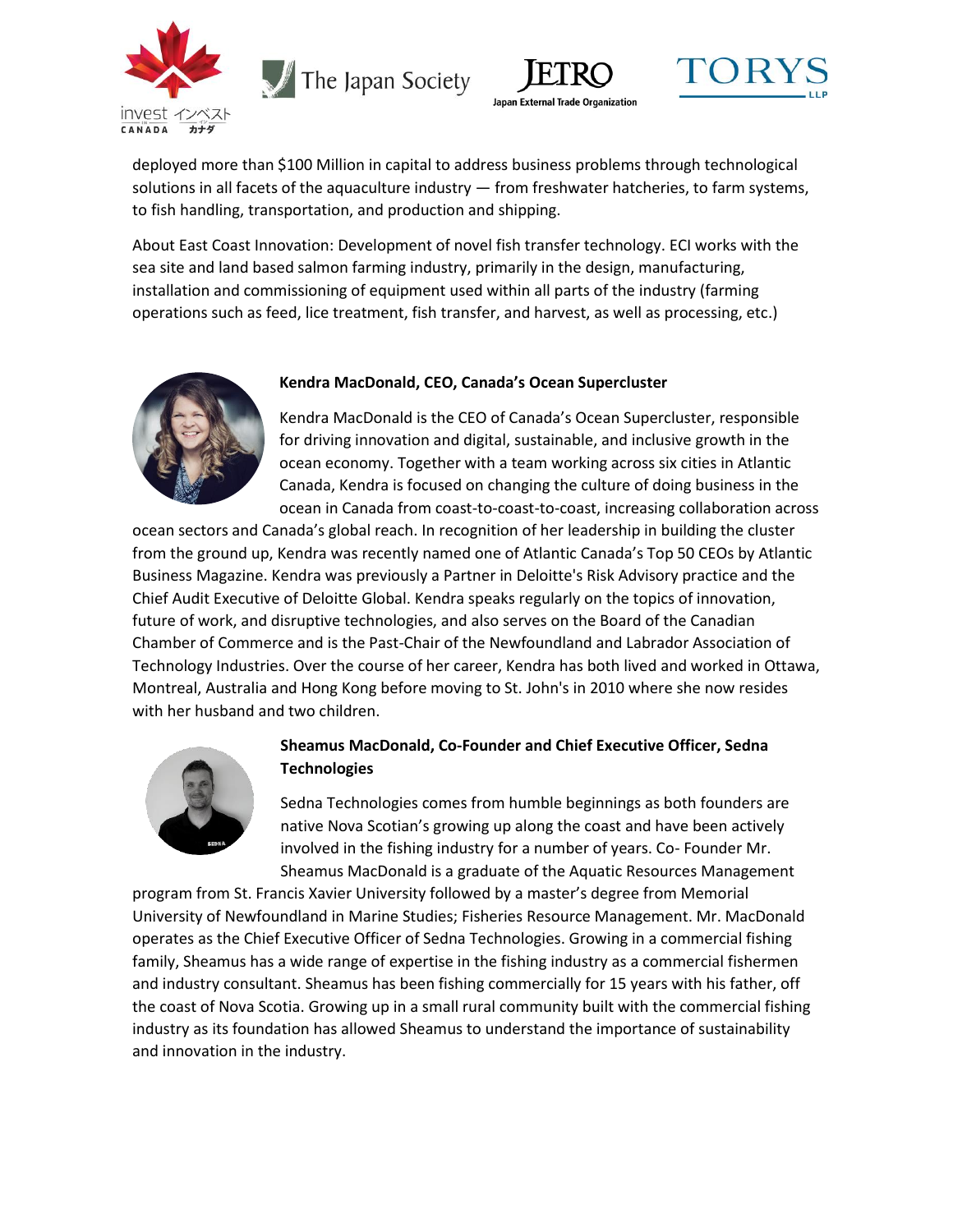

The Japan Society





About Sedna: Sedna Technologies is a fisheries technology firm based out of Nova Scotia, Canada. The focus of Sedna is to increase the traceability of seafood products by creating innovative and simple to use software solutions for exporters, processors, distributors and harvesters involved in international and domestic trade.



# **Marko Trivun, Senior Associate, Torys**

Marko represents high-growth technology companies through all stages of their growth cycle, and those that invest in or acquire them, including VC funds and strategic investors. As part of Torys' Emerging Companies and Venture Capital group, he provides strategic advice on equity and debt financing, mergers and acquisitions, corporate governance, securities,

commercial transactions, employment and intellectual property matters. Marko also brings valuable business insights to the firm, providing advice on project management and efficiencies in service delivery, developing workflows and new technology solutions to support our clients cost effectively.

#### **Moderator**



## **Daniel Dooks, Regional Director, Invest in Canada**

Daniel brings more than 15 years of experience in economic and business development to his role as Regional Director at Invest in Canada. Responsible for the Atlantic region, Daniel works directly with global investors to unlock business opportunities and facilitate their expansion to Atlantic Canada. Prior to joining Invest in Canada, Daniel worked with Export Development Canada

(EDC), where he equipped Canadian exporters with the financial and risk-mitigation solutions needed to confidently grow their businesses. In 2017, Daniel was recognized nationally as EDC's leader for new client acquisition. For the 10 years prior to joining EDC, Daniel worked for the Province of Nova Scotia, attracting foreign direct investment in the manufacturing, mining, logistics, and energy sectors. Today, Daniel leverages these experiences and specializes in developing custom financial packages that include both conventional financing and government funding. His clients often comment that Daniel goes above and beyond, connecting them with all the information required to seamlessly move their diligence processes forward. Daniel holds a Bachelor of Commerce and Certificate in Human Resource Management from Saint Mary's University.

## **Facilitator**